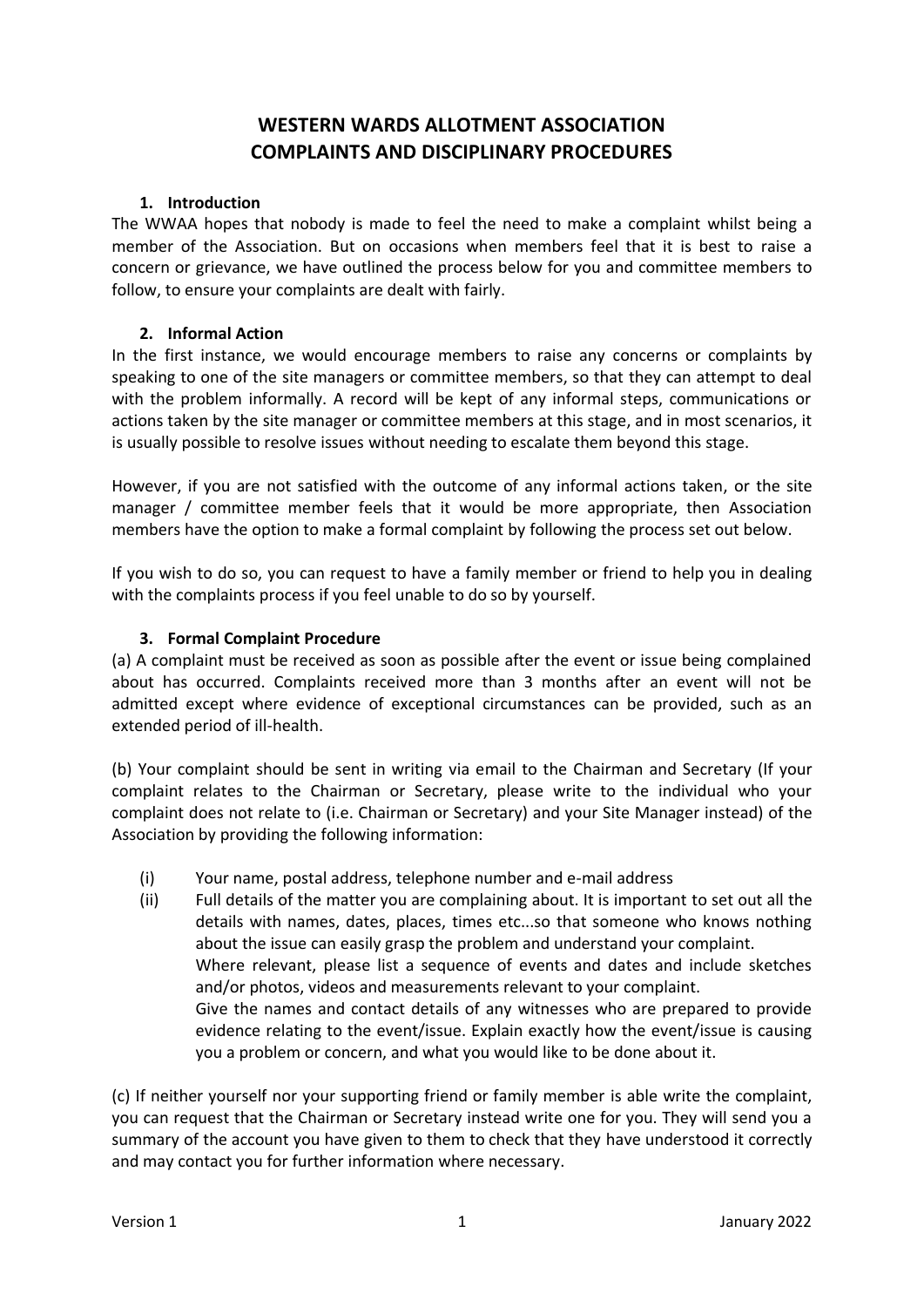(d) When the complaint is received, the Chairman and Secretary will discuss and decide on no less than two appropriate individuals from the Association Committee who will meet to deal with your case within 28 days of having received your formal complaint. You will be told in writing who it is that will consider your complaint and approximately when you may expect to hear the result of that consideration. The committee members dealing with your complaint will use those 28 days to review any evidence, contact any witness, and obtain a statement from any accused persons so as to allow for a fair and balanced assessment.

(e) When the persons considering your complaint have made a decision of an appropriate outcome or action/s, they will tell you and any other parties involved in writing (via email) of that decision no less than 7 days after it has been made. Any decisions made, actions taken or outcomes will be recorded and kept on file by the Association.

(f) Possible outcomes and actions are detailed below in section 5 (Disciplinary Procedure).

### **4. Appeal Procedure**

(a) If you are dissatisfied with the outcome of your complaint, you may appeal for the Association to review it. Such a request must be in writing (if you are unable to write an appeal request yourself, please arrange for a friend, family member, or WWAA committee member to do so for you) via email to the Chairman and Secretary (if your complaint relates to the Chairman or Secretary, please write to the individual who your complaint does not relate to (i.e. Chairman or Secretary) and your Site Manager instead) of the Association by providing a written request following the same format as described in section 3bi and 3bii above.

You should give reasons for the appeal, and it must be made within 14 days of you being informed of receiving the Association's initial decision, unless you have provided evidence of exceptional circumstances preventing you from being able to meet the deadline (such as a medical emergency). The Association may turn down a request for an appeal if there is nothing new or material to add to your original complaint.

(b) The Chairman and Secretary will discuss and decide on no less than two new and appropriate individuals from the Association Committee who will meet to deal with your appeal. You will be told who will review the initial complaint decision and approximately when you should expect to hear the result of that review, though we will aim to contact you within 28 days after having received your Appeal request. The persons conducting the review will not have been involved in considering your complaint previously.

Where necessary, the Association may appoint an independent person who has no connection with the matter complained about or the Association to carry out this review.

## **5. Disciplinary Procedure**

If a tenant is found to have breached section 13.4 of the WWAA tenancy agreement, the Association reserve the right to follow the disciplinary procedure outlined below. If the tenant feels they have a grievance with another tenant, committee member, site manager or other representative of the WWAA, they reserve the right to have the matter dealt with in a reasonable manner. Each case will be dealt with on its own merits.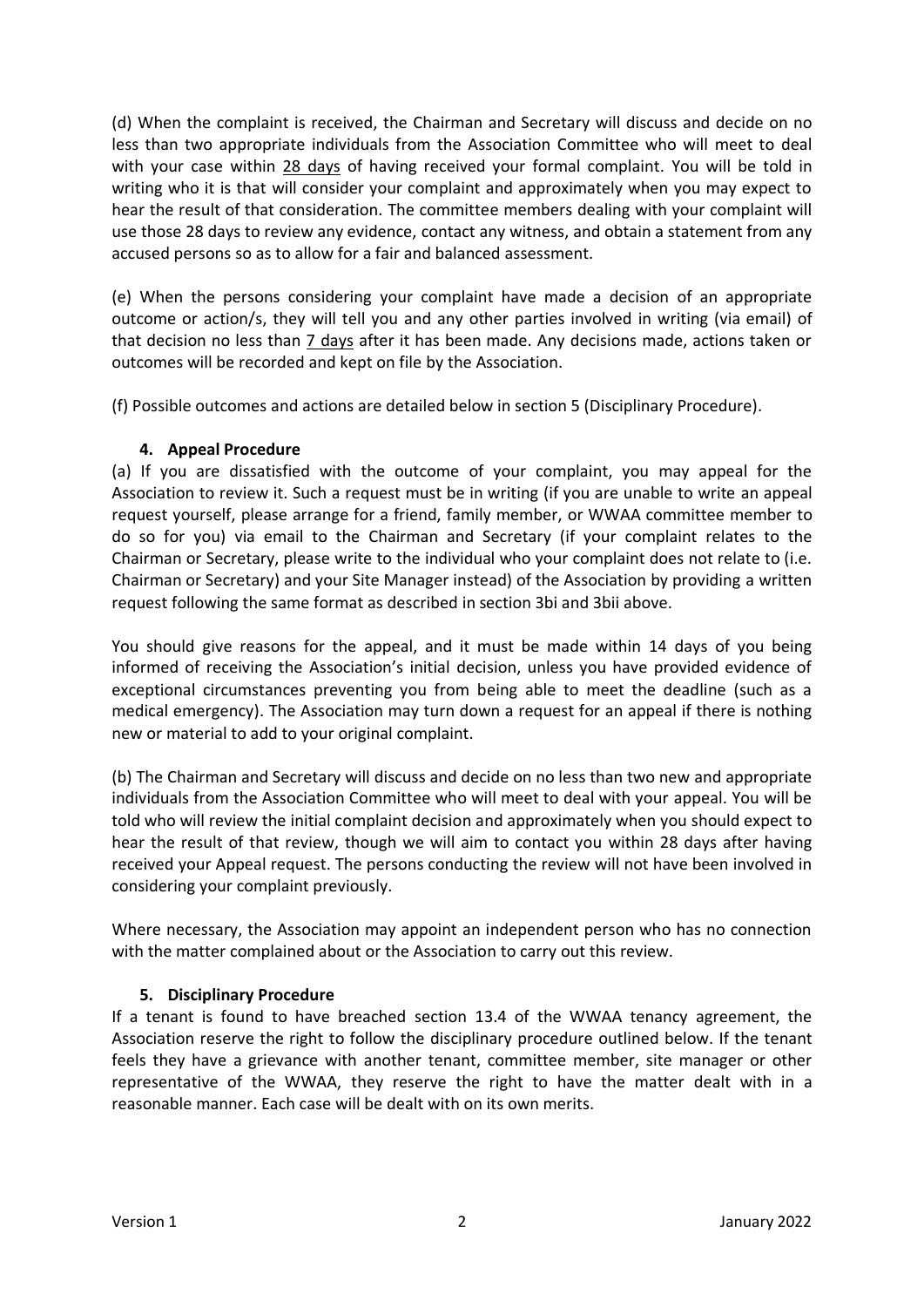Western Wards Allotment Association believe that everyone should be treated with dignity and respect whilst at the allotments and not contravene the guidelines of the Association's policies, agreements, or constitution.

Bullying and harassment of any kind are in no-one's interest and should not be tolerated, but if you are being bullied or harassed it can be difficult to know what to do about it – so please follow our complaints procedure above.

A variety of interventions can be used by the Association to deal with your complaint, including:

- No action necessary
- Verbal warning
- Mediation
- Issuing of a first warning
- Issuing of a final warning
- Issuing of a rectification notice
- Issuing of an eviction notice
- Provision of advice, training or additional guidance
- Change of Plot / Site / Committee position
- Charges or fines imposed for damage to items or property in relevant cases (fines will be set to the maximum value of replacing any damaged or destroyed items or property, and must not exceed the original value of the item or property in question when it was originally purchased)

Depending upon the seriousness of the problem\*, one or more options of intervention/action could be bypassed or utilised. The tenant will be informed of which stages if any have been bypassed. The tenant and the committee should be given the opportunity to talk things through.

The tenant should be informed of allegations against them, including evidence which should be provided in advance of the meeting.

The tenant should have right to appeal.

The disciplinary committee should consist of three committee members, the chair would normally be the Chairman, unless a conflict of interest is declared.

The appeal committee should be where ever possible comprise of three different members of the committee and chaired by the Chairman. Where the tenant wishes the chair to be another committee member this is acceptable.

In the case of eviction, the tenant should be given up to 1 month to remove all items, unless otherwise decided by the committee and arrangement for supervised collection made.

Note:

\*Immediate Eviction will occur if an act of gross misconduct (e.g. theft, fraud, violence) occurs.

In addition, the appropriate authorities will be notified where necessary.

Western Wards Allotment Association believe that everyone should be treated with dignity and respect whilst at the allotments.